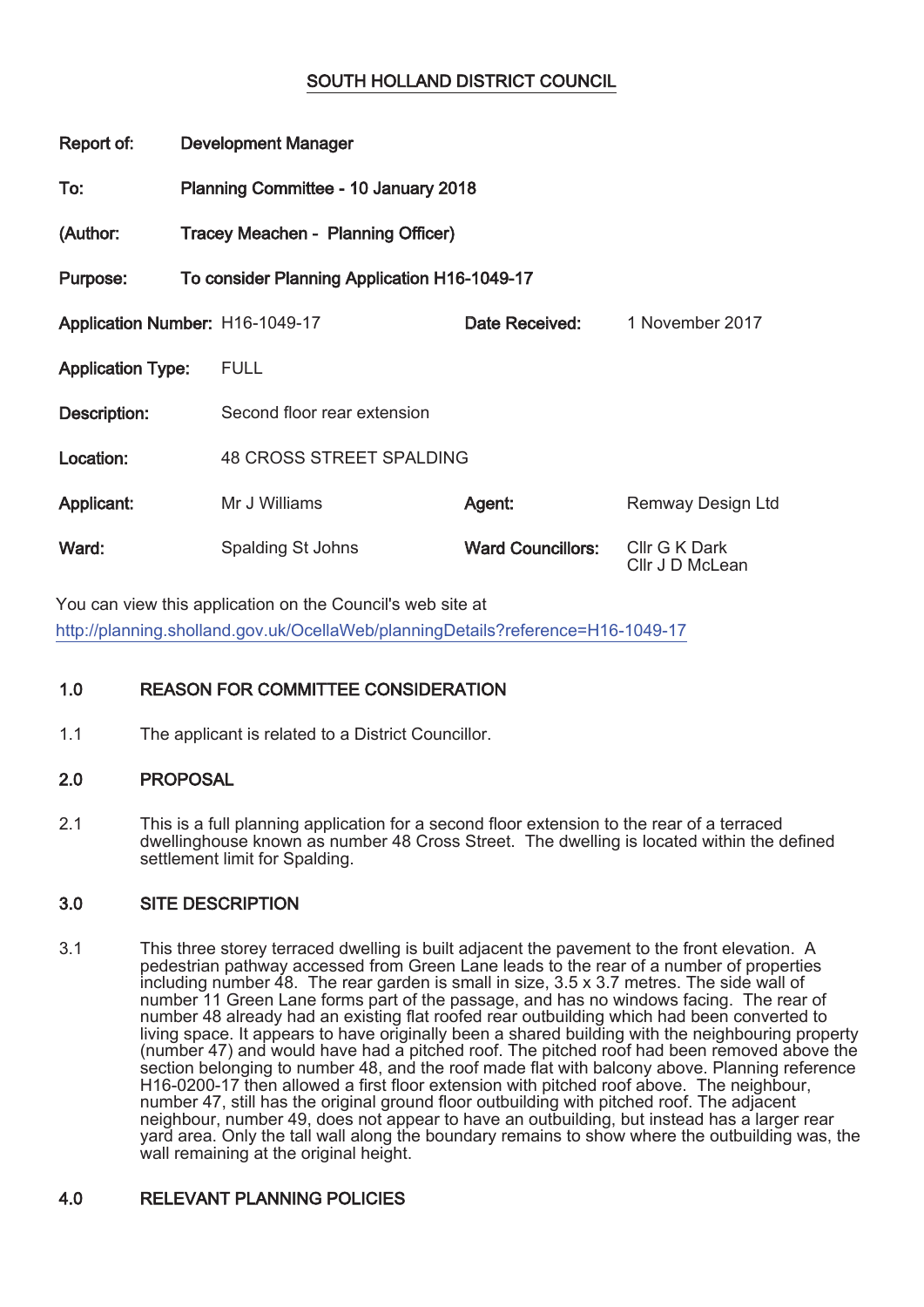### 4.1 The Development Plan

#### South Holland District Local Plan, July 2006

The South Holland Local Plan 2006 was formally adopted on 18 July 2006. Following a direction from the Government Office for the East Midlands under paragraph 1(3) of Schedule 18 to the Planning and Compulsory Purchase Act 2004, as of 18 July 2009 only certain Local Plan policies have been extended and continue to form part of the development plan. In the context of those saved policies referred to below, it is considered that the Local Plan was adopted in general accordance with the Planning and Compulsory Purchase Act 2004 (albeit under the transitional arrangements). Those policies referred to below are considered to accord with the thrust of guidance set out in the National Planning Policy Framework, and in the context of paragraph 215 of the NPPF should therefore continue to be given substantial weight in the decision making process.

Policy SG17 - Protection of Residential Amenity Policy SG20 - Extensions and Alterations to Existing Buildings

If regard is to be had to the development plan for the purpose of any determination to be made under the Planning Acts, Section 38 (6) to the Town and Country Planning Act as amended by the 2004 Act states that the determination must be made in accordance with the plan unless material considerations indicate otherwise.

#### National Guidance

National Planning Policy Framework (NPPF), March 2012

Paragraph 14 - The presumption in favour of sustainable development Paragraph 17 - Core planning principles Section 7 - Requiring good design

Planning Practice Guidance (PPG), 2014

## 5.0 RELEVANT PLANNING HISTORY

5.1 H16-0200-17 - first floor extension to the rear - approved 13 April 2017

### 6.0 REPRESENTATIONS

6.1 None

### 7.0 MATERIAL CONSIDERATIONS

- 7.1 Key issues for consideration are: - Character and appearance;
	- Residential amenity

### 7.2 Character and appearance

- 7.3 First floor extension would project out to the rear by 3.7 metres from the rear elevation. The height of the proposed extension would be subservient to the main roof, being 1.2 metres shorter. The application follows the same design previously approved for the single storey extension approved earlier in the year, so is considered to be appropriate to its setting. The proposed extension is modest in size, although this is due to the small back gardens of these terraced properties, and the existing outbuildings at ground floor level.
- 7.4 Residential amenity
- 7.5 It would only impact properties either side. No objections were received for the previous first floor extension, and none received for the subsequent second storey extension subject of this application. The proposed extension would be north or south of neighbours, not east to west. The proposed extension should therefore not cause unacceptable overshadowing, despite the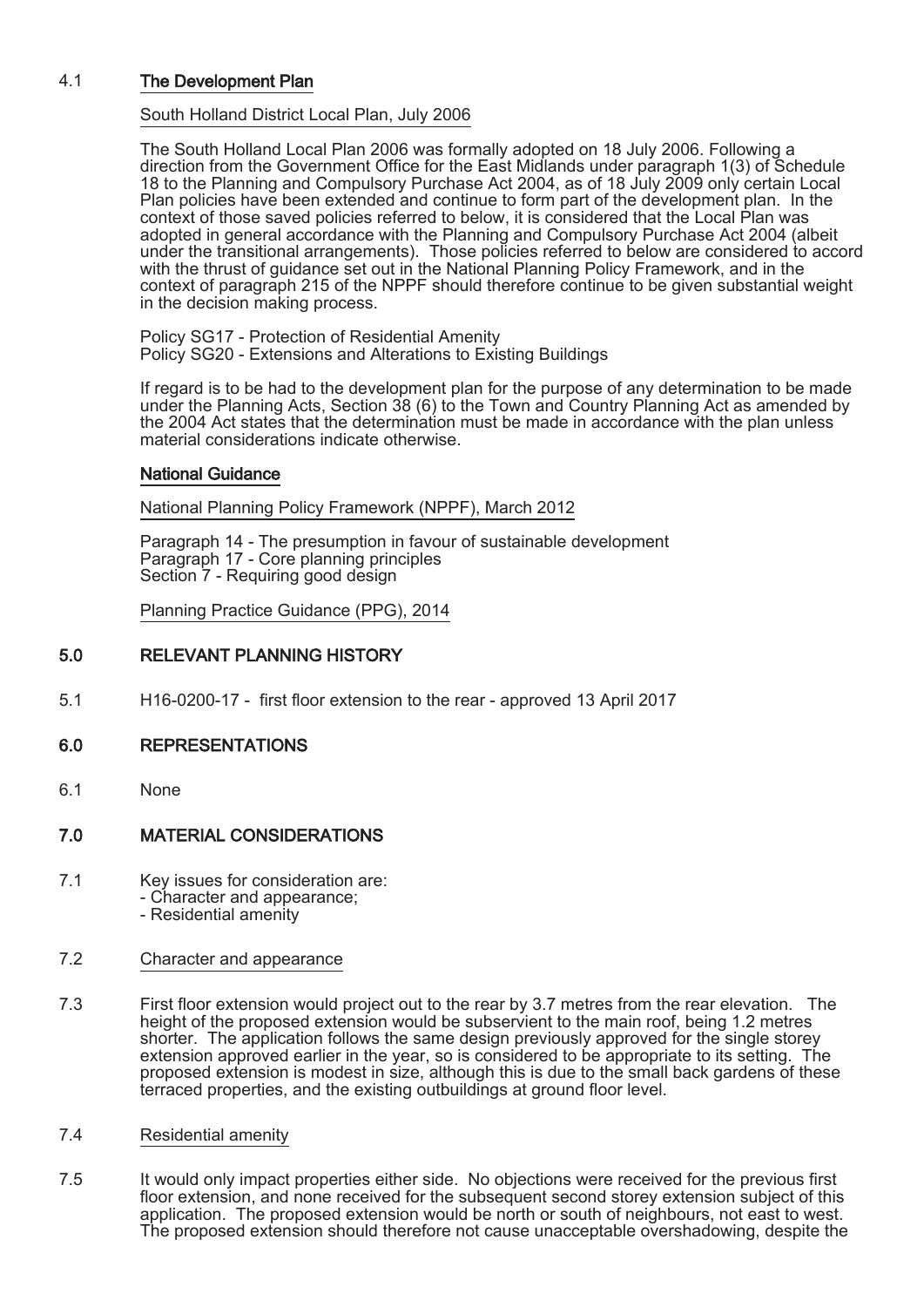properties having unusually small rear gardens. No concerns have been raised as to overbearing issues, although the building extends to the rear by 3.7 metres. This may be because the rear aspect of these terraced properties feel traditionally enclosed due to the built up nature of the older streets located in the centre of Spalding. The proposed rear extension would not necessarily exacerbate the feeling of enclosure which naturally occurs in terraced development.

#### 7.6 Conclusion

7.7 On balance, the proposed extension is considered to be acceptable. No objections have been received. The application would comply with Local Plan Policy SG17 which seeks to protect residential amenity, Local Plan Policy SG20 which allows development which is not considered to detract from the character and appearance of the building, and section 7 of the National Planning Policy Framework 2012 which requires good design. The recommendation is therefore to approve.

#### 8.0 RECOMMENDATIONS

#### 8.1 Grant Permission subject to those Conditions listed at Section 9.0 of this report.

#### 9.0 CONDITIONS

1. The development must be begun not later than the expiration of three years beginning with the date of this permission.

Reason: As required by Section 91 of the Town and Country Planning Act 1990 as amended by the Planning and Compulsory Purchase Act 2004.

2. The development hereby permitted shall be carried out in accordance with the following approved plans: Dwg. no. 2859/01, 2859/02, 2859/03, 2859/04, 2859/05 and 2859/06

Reason: For the avoidance of doubt and in the interests of proper planning.

3. The brickwork and roofing tiles of the development hereby permitted shall match as closely as possible those of the principal existing dwelling on the site.

> Reason: In the interests of the architectural and visual integrity of the overall development and the visual amenity of the area in which it is set. This Condition is imposed in accordance with Policy SG20 of the South Holland Local Plan, 2006.

Background papers:- Planning Application Working File

## Lead Contact Officer

| Name and Post:    | Richard Fidler, Development Manager |
|-------------------|-------------------------------------|
| Telephone Number: | 01775 764428                        |
| Email             | rfidler@sholland.gov.uk             |

### Appendices attached to this report:

| Appendix A<br>Plan A |
|----------------------|
|----------------------|